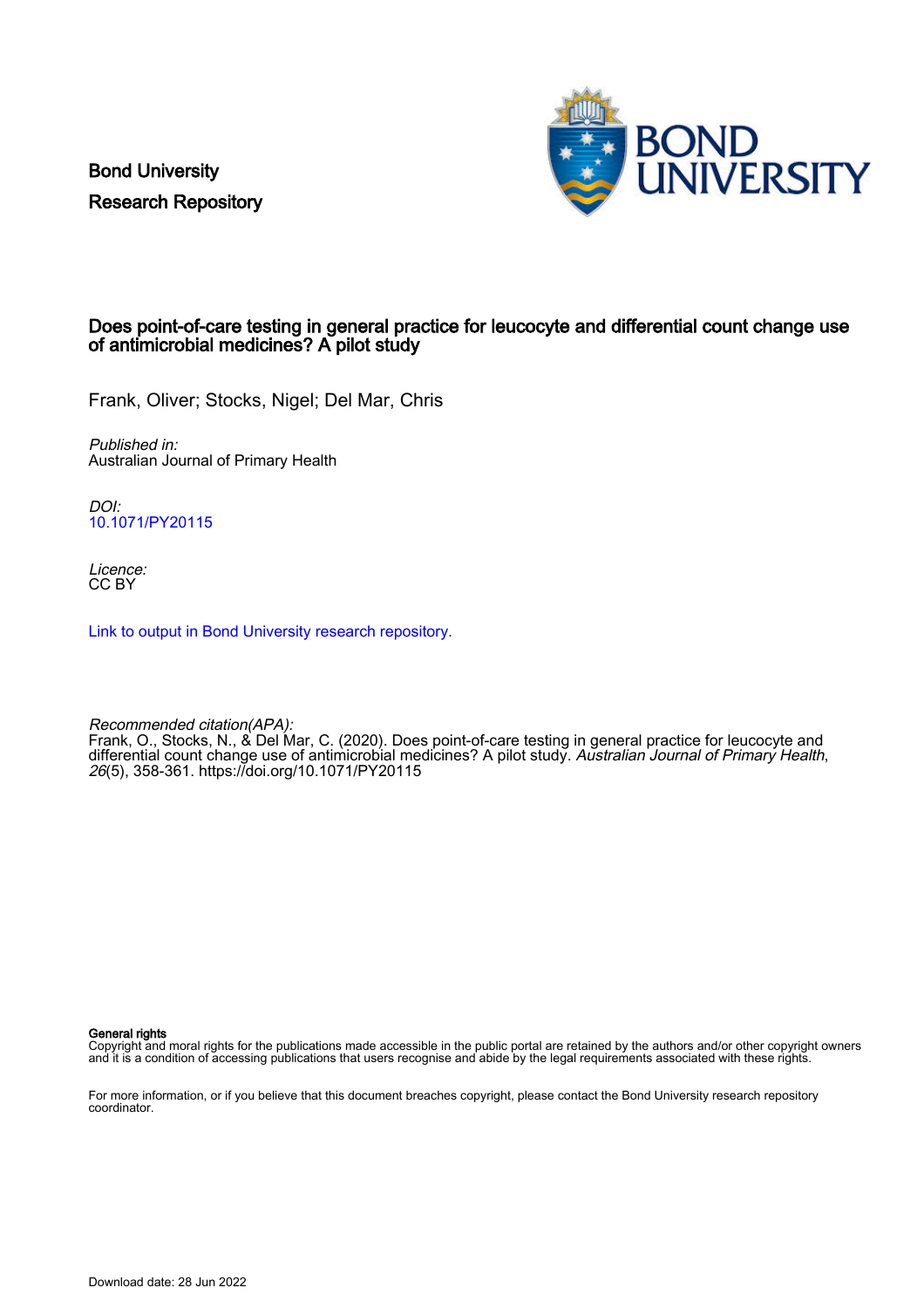*Australian Journal of Primary Health* https://doi.org/10.1071/PY20115

# **Does point-of-care testing in general practice for leucocyte and differential count change use of antimicrobial medicines? A pilot study**

*Oliver Frank*<sup>A,B,D</sup>, *Nigel Stocks*<sup>B</sup> *and Chris Del Mar*<sup>C</sup>

AOakden Medical Centre, 132–134 Fosters Road, Hillcrest, SA 5086, Australia.

BDiscipline of General Practice, Adelaide Medical School, University of Adelaide, Adelaide, SA 5005, Australia.

<sup>C</sup>Institute for Evidence-Based Healthcare, Level 4, Building 5, Faculty of Health Sciences and Medicine,

Bond University, 14 University Drive, Robina, Qld 4226, Australia.

DCorresponding author. Email: oliver.frank@adelaide.edu.au

**Abstract.** Diagnostic uncertainty when considering prescription of antimicrobials ('antibiotics') in primary care contributes to the major problem of microbial resistance. We conducted a feasibility evaluation of rapid testing for leucocyte and differential count in two urban general practices, surveying the GPs online and interviewing them. GPs reported that the machines were easy to use, the test results influenced their care and they would adopt the system if costs were off-set. Feasibility, acceptability and perceived benefit justify a randomised trial to test the effect on antibiotic prescribing rates and quality of care, with an economic evaluation to inform the cost-benefit.

**Keywords:** ambulatory care facilities, delivery of health care, diagnostic services, point-of-care systems, primary health care.

Received 11 May 2020, accepted 22 July 2020, published online 25 September 2020

# **Introduction**

Deciding whether to prescribe antibiotics is often difficult, and GPs tend to err on the side of caution, prescribing more antibiotics than guidelines recommend ([McCullough](#page-3-0) *et al.* 2017). This might contribute to the antibiotic resistance crisis ([O'Neill](#page-4-0) *[et al.](#page-4-0)* 2015; [Australian Government 2018](#page-3-0)). In support of the urgent need to reduce antibiotic use, there is an increasing focus on general practice, where the greatest volumes of antibiotics are prescribed for human use [\(Choosing Wisely Australia 2018](#page-3-0); [NPS MedicineWise 2018\)](#page-4-0).

One problem is that of diagnostic uncertainty in general practice [\(Del Mar](#page-3-0) *et al.* 2017). Several near-patient testing interventions, including C-reactive protein and procalcitonin, have been shown to reduce antibiotic use ([Tonkin-Crine](#page-4-0) *et al.* [2017](#page-4-0)), as has total leucocyte and differential count in a paediatric practice [\(Casey](#page-3-0) *et al.* 2003; [Casey and Pichichero 2009\)](#page-3-0). GPs report that they would like to have more point-of-care (POC) tests available to them, including leucocyte count ([Howick](#page-3-0) *et al.* [2014](#page-3-0)). Australian GPs' low use of point-of-care tests that might influence decisions about the prescribing of antibiotics may result largely from a lack of support for this through Medicare or other public funding.

Hemocue WBC DIFF machines ([www.hemocue.com/en/](http://www.hemocue.com/en/solutions/hematology/hemocue-wbc-diff-system) [solutions/hematology/hemocue-wbc-diff-system](http://www.hemocue.com/en/solutions/hematology/hemocue-wbc-diff-system), accessed 16 September 2020), which provide total leucocyte and differential counts in 5 min from a finger-prick drop of blood, are being used in remote health centres ([Spaeth](#page-4-0) *et al.* 2015, [2019\)](#page-4-0) and small rural hospitals around Australia without on-site pathology services (Radiometer Pacific, pers. comm.). The accuracy of this machine has been confirmed [\(Simpson](#page-4-0) *et al.* 2009; [Kok](#page-3-0) *[et al.](#page-3-0)* 2015). We wondered whether this test could be used by urban GPs with a view to similarly support clinical decisions.

As a preliminary to formal testing of these objectives, we decided to evaluate the feasibility, acceptability and perceived utility of this system.

Specifically, we wanted to know whether GPs and practice nurses could adapt the test to their workflow; whether and how the results of the test changed care; and whether the system was seen as valuable enough to use, if costs were not a problem.

## **The practice innovation**

# *Method*

The Australian distributor (Radiometer, Mount Waverley, Vic., Australia) installed four Hemocue WBC DIFF machines in two urban general practices in Adelaide, South Australia, provided all consumables and maintained the machines. Participating GPs and practice nurses were trained in the use of the machines during a 1-h meeting at each practice in March and April 2018, respectively, which was run by Radiometer staff and Dr Oliver Frank. GPs were free to use the machines until September 2018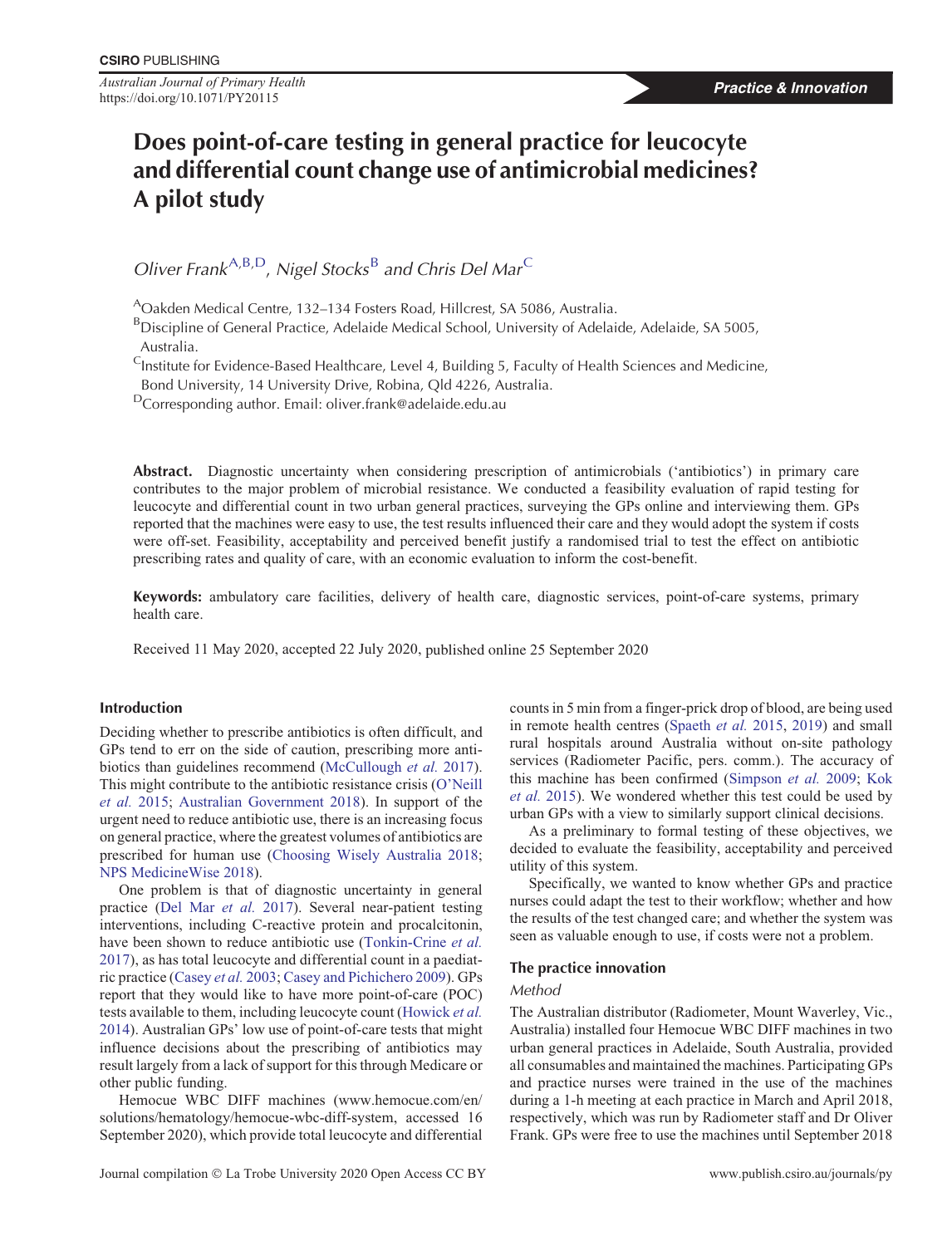|                                                                                                                                                                                                                                | Yes                                                                                               | N <sub>0</sub>                                                                                                                                                                                                                              |                                           |
|--------------------------------------------------------------------------------------------------------------------------------------------------------------------------------------------------------------------------------|---------------------------------------------------------------------------------------------------|---------------------------------------------------------------------------------------------------------------------------------------------------------------------------------------------------------------------------------------------|-------------------------------------------|
| Did you learn to use the Hemocue WBC DIFF machine?                                                                                                                                                                             | 13                                                                                                |                                                                                                                                                                                                                                             |                                           |
|                                                                                                                                                                                                                                | Very easy                                                                                         | Easy                                                                                                                                                                                                                                        | Difficult                                 |
| How easy or difficult was it to use the Hemocue WBC DIFF<br>machine?                                                                                                                                                           |                                                                                                   | 10                                                                                                                                                                                                                                          | 2                                         |
|                                                                                                                                                                                                                                | Yes                                                                                               | No                                                                                                                                                                                                                                          |                                           |
| Did you use the Hemocue WBC DIFF machine for any of your<br>patients?                                                                                                                                                          | 10                                                                                                | 3                                                                                                                                                                                                                                           |                                           |
|                                                                                                                                                                                                                                | Yes                                                                                               | N <sub>0</sub>                                                                                                                                                                                                                              |                                           |
| Did using the Hemocue WBC DIFF machine change your care of<br>any of those patients?                                                                                                                                           | 4                                                                                                 |                                                                                                                                                                                                                                             |                                           |
|                                                                                                                                                                                                                                | Ι                                                                                                 | A practice nurse                                                                                                                                                                                                                            |                                           |
| Who collected most of the specimens and ran the WBC DIFF<br>tests for your patients who were tested?                                                                                                                           | 9                                                                                                 |                                                                                                                                                                                                                                             |                                           |
| Comments from representative feedback                                                                                                                                                                                          | I prescribed an antibiotic for one<br>or more patients when I might<br>otherwise not have done so | I decided not to prescribe an antibiotic<br>for one or more patients when I had<br>been considering it (either because the<br>patient was asking for a prescription<br>or because I had thought that an anti-<br>biotic might be indicated) | It influenced<br>my care in<br>other ways |
| How did the results of the WBC DIFF test influence your care of<br>different patients? (Please choose as many as apply)                                                                                                        | 4                                                                                                 |                                                                                                                                                                                                                                             | $\overline{2}$                            |
|                                                                                                                                                                                                                                | Yes                                                                                               | N <sub>0</sub>                                                                                                                                                                                                                              | Unsure                                    |
| If adequate funding was made available so that your time, your<br>practice nurse's time, and all costs of having a Hemocue<br>machine and running it were paid for, would you continue to<br>use the Hemocue WBC DIFF machine? | 6                                                                                                 | 2                                                                                                                                                                                                                                           |                                           |

# **Table 1. Responses from GPs to the online survey**

Data are presented as *n*

to perform total leucocyte and differential counts for any patient that they wished.

We surveyed the GPs in late September 2018 using a Webbased service ([www.surveymonkey.com\)](http://www.surveymonkey.com) using eight fixedresponse questions and one open-answer question, and interviewed GPs and practice nurses in a group at each practice, audio recording these and transcribing relevant parts of the interviews.

We obtained ethics approval (number H-2018–014) from the University of Adelaide. All participants gave written informed consent.

# **Results**

Participation in the study was agreed by 14 of 29 GPs, two GP registrars and 4 of 10 practice nurses. All 14 GPs completed the online survey and 13 GPs and four practice nurses participated in the group interview. The registrars' terms ended during the study and they did not provide any feedback.

Approximately 95 tests were performed for patients during the study. This equates to an average of one test per GP per month. The responses to questions from the online survey are shown in Table 1, and representative feedback given at the group meeting interviews are shown in [Box 1.](#page-3-0)

Most of the participating GPs found it easy to learn to perform the tests and reported that the results influenced the care they provided. They reported that the finding of a normal white cell count and absence of neutrophilia was reassuring to them and to patients, and that this influenced them not to prescribe an antibiotic for patients for whom they otherwise might have done so. They estimated that in routine care, they would use one or two tests a day. However, to continue using the test would require compensation for costs and time for testing.

# **Discussion**

Our assumption that GPs and their practices could learn to use the Hemocue WBC DIFF machine was found to be mostly correct. We learned that the initial training was not enough to enable some of the GPs and practice nurses to use the Hemocue WBC DIFF machine successfully.

Our assumption that GPs would actually perform the white cell counts for patients was also partly correct. Although it was not mentioned in the survey or in the group interviews, we gathered via informal discussions that in the rush of consulting, the GPs often forgot that they had the Hemocue WBC DIFF machine in their practice and they could have used it. We believe that this is something that affects the uptake of many or most new procedures and systems in general practice [\(Orchard](#page-4-0) *[et al.](#page-4-0)* 2019). In the cluster randomised controlled trial that we propose, more intensive initial support and follow up of participants, with continuing discussion at practice meetings, will help to make POC testing of total leucocyte and differential counts a part of routine practice in intervention practices. We learned that the 10 min or more required for the whole testing process, including collecting the specimen, taking it to the machine, running the test, reading the result and entering it into the patient's record, could not be accommodated within current practice workflows.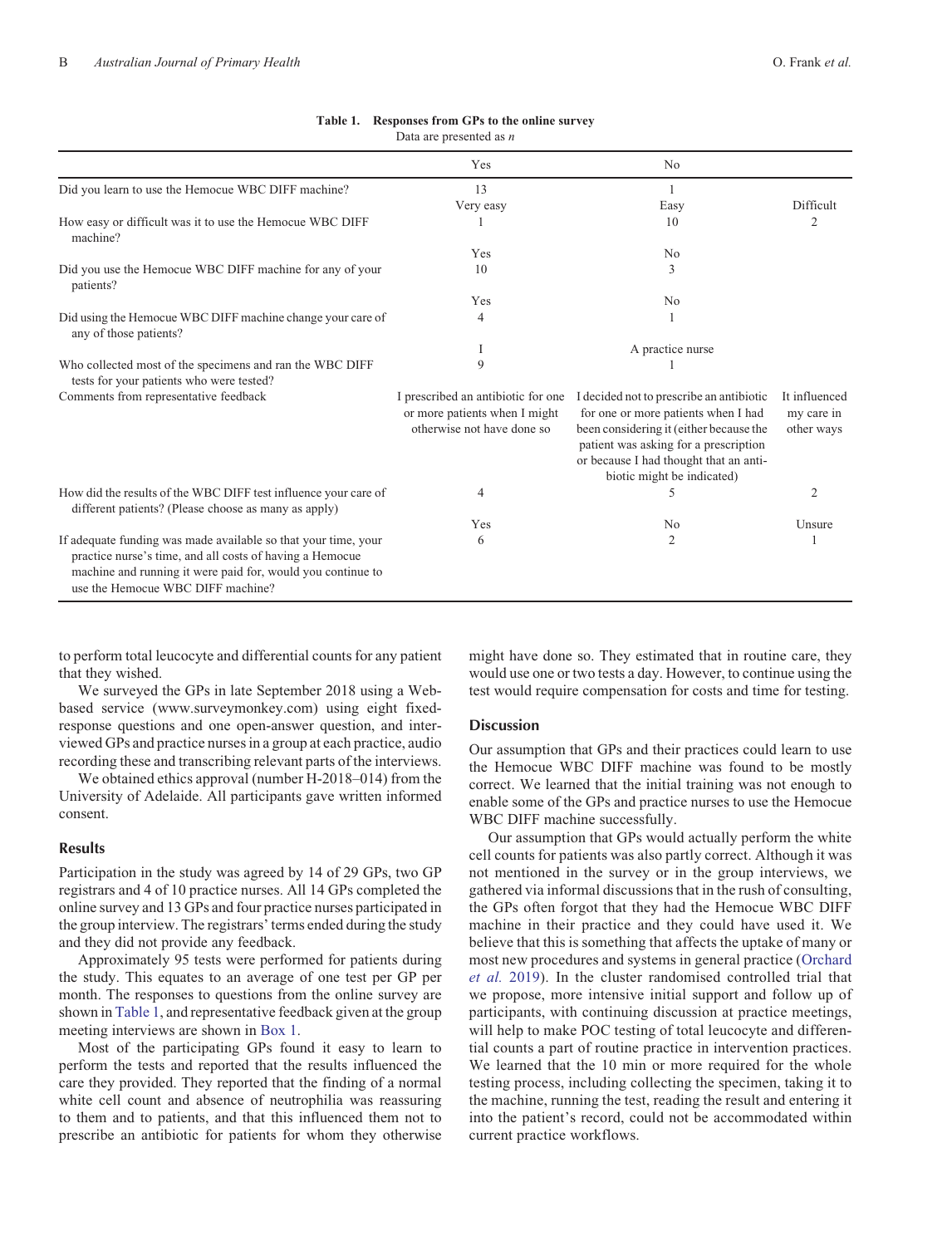#### **Box 1. Examples of feedback from group interviews**

<span id="page-3-0"></span>*All feedback examples are from GPs* (*except one, which was from a practice nurse*; *this is labelled accordingly*)*.* **Learning to use the machine**

I was trained, but forgot how to do it by the time I came to use it. It's fairly simple.

I tried three or four times with different patients and failed every time, with different errors [Practice nurse].

**Influence on care: the test result influenced me to prescribe an antimicrobial**

A 70-year-old man afebrile unwell three weeks after respiratory illness had a neutrophilia, so I diagnosed possible pneumonia and prescribed for him. I found it useful for adults e.g. exacerbation of a COPD in a patient who had WBC 20.

**Influence on care: the test result influenced me not to prescribe an antimicrobial**

A woman with really big glands who had been sick for a week or two. ? EBV ? tonsillitis. WBC was normal, so I didn't prescribe. Patient was reassured. Patient came back well a week later, and was happy.

I also had a young child with recurrent infections that had been treated with antibiotics a couple of weeks before. The child had a new fever. I tested her and mother and I were reassured in decision not to prescribe.

Patients who had been wanting or expecting a prescription for an antimicrobial found their normal results very convincing, and immediately accepted my advice about other measures such as rest, paracetamol and fluids for their illness.

#### **Influence on care: the test result influenced my care in other ways**

19 year old man with nausea and vomiting that appeared to be gastro, but had 21.7 WBC, referred him to hospital, where septicaemia was found.

Nine month old baby unwell for one week, high fever two days, WCC 28.2 neutrophils 12.9 lymphocytes 12.5, that I had been planning to send home, but instead referred to hospital, where the ED doctors also were going to send him home until they saw the result that we had obtained, and they admitted him instead.

59 year old man with two weeks of aches and pains and night sweats, ? viral illness was found in the Hemocue test to have a lymphocytosis, confirmed subsequently as chronic lymphocytic leukaemia.

It has helped to decide not to request investigations that I was considering, such as ultrasound.

#### **Estimates of patient perceptions**

Patients were pleased and impressed that we could do this test, rather than having to wait for a lab result.

#### **Barriers to greater use**

GPs reported that it was difficult to fit performing the test into their workflow. Not having a nurse available and free to perform the test when needed inhibited them from testing patients for whom they felt that the test might have been useful.

Some of the participating GPs missed the training sessions, and most GPs reported that having more detailed instructional materials available next to the machine would have helped them to use it.

These results suggest GPs would find the test useful and acceptable if the costs of the machine, consumables and time to perform the tests were funded. Therefore, we suggest that a randomised trial, with an economic evaluation, should be instigated to quantify benefits (decrease in antibiotic use and resistance, improved patient satisfaction), harms (serious outcomes of infections such as those requiring hospital admission) and costs.

# **Conflicts of interest**

The authors declare no conflicts of interest.

### **Acknowledgements**

We thank the participating GPs and practice nurses at Windsor Village and Oakden Medical Centres and at Craigmore Family Practice, and Radiometer Pacific. Equipment, materials and training were provided by Radiometer Pacific.

# **References**

Australian Government (2018) Antimicrobial resistance. Australian Government Department of Health and Australian Government Department of Agriculture, Water and the Environment, Canberra, ACT, Australia. Available at<https://www.amr.gov.au/> [Verified 25 October 2018]

- Casey JR, Pichichero ME (2009) A comparison of 2 white blood cell count devices to aid judicious antibiotic prescribing. *Clinical Pediatrics* **48**, 291–294. doi[:10.1177/0009922808327106](http://dx.doi.org/10.1177/0009922808327106)
- Casey JR, Marsocci SM, Murphy ML, Francis AB, Pichichero ME (2003) White blood cell count can aid judicious antibiotic prescribing in acute upper respiratory infections in children.*Clinical Pediatrics* **42**, 113–119. doi[:10.1177/000992280304200203](http://dx.doi.org/10.1177/000992280304200203)
- Choosing Wisely Australia (2018) Antibiotic resources for clinicians. (NPS MedicineWise: Sydney, NSW, Australia) Available at [http://www.](http://www.choosingwisely.org.au/resources/clinicians/antibiotic-resources-for-clinicians) [choosingwisely.org.au/resources/clinicians/ 11111antibiotic-resources](http://www.choosingwisely.org.au/resources/clinicians/antibiotic-resources-for-clinicians)[for-clinicians](http://www.choosingwisely.org.au/resources/clinicians/antibiotic-resources-for-clinicians) [Verified 25 October 2018]
- Del Mar CB, Scott AM, Glasziou PP, Hoffmann T, van Driel ML, Beller E, Phillips SM, Dartnell J (2017) Reducing antibiotic prescribing in Australian general practice: time for a national strategy. *The Medical Journal of Australia* **207**, 401–406. doi:[10.5694/mja17.00574](http://dx.doi.org/10.5694/mja17.00574)
- Howick J, Cals JW, Jones C, Price CP, Pluddemann A, Heneghan C, Berger MY, Buntinx F, Hickner J, Pace W, Badrick T, Van den Bruel A, Laurence C, van Weert HC, van Severen E, Parrella A, Thompson M (2014) Current and future use of point-of-care tests in primary care: an international survey in Australia, Belgium, The Netherlands, the UK and the USA. *BMJ Open* **4**, e005611. doi:[10.1136/bmjopen-2014-005611](http://dx.doi.org/10.1136/bmjopen-2014-005611)
- Kok J, Ng J, Li SC, Giannoutsos J, Nayyar V, Iredell JR, Dwyer DE, Chen SC (2015) Evaluation of point-of-care testing in critically unwell patients: comparison with clinical laboratory analysers and applicability to patients with Ebolavirus infection. *Pathology* **47**, 405–409. doi:[10.1097/PAT.](http://dx.doi.org/10.1097/PAT.0000000000000296) [0000000000000296](http://dx.doi.org/10.1097/PAT.0000000000000296)
- McCullough AR, Pollack AJ, Plejdrup Hansen M, Glasziou PP, Looke DF, Britt HC, Del Mar CB (2017) Antibiotics for acute respiratory infections